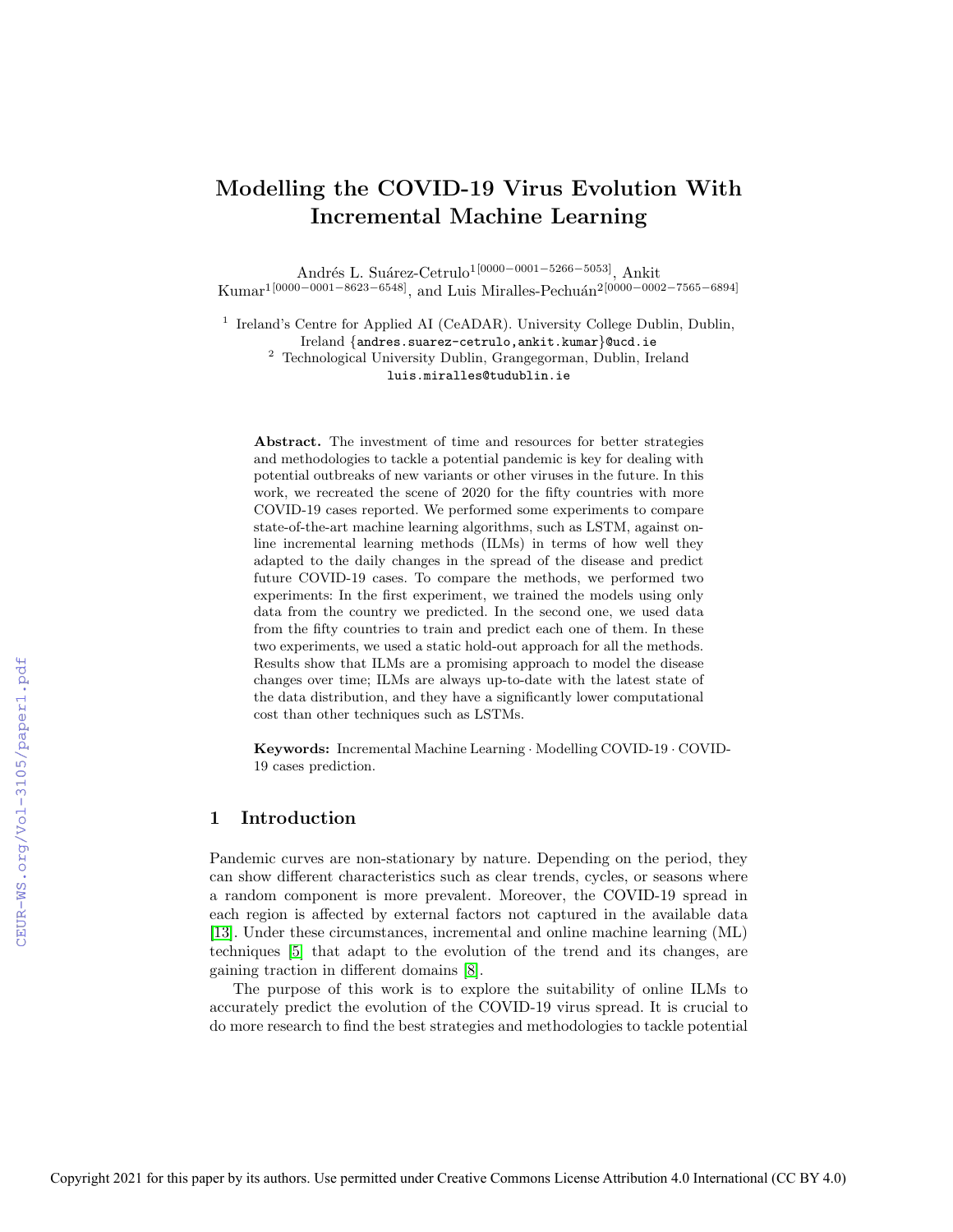outbreaks of other potential viruses so that their effects on public health can be addressed in a better way in the future. Online ILMs have not been exploited yet to this end. Online ILMs represent a relevant alternative due to their ability to adapt to non-stationary behaviours, which is very characteristic of epidemic curves.

These methods and the notion of concept drift have not gained enough attention yet in the coronavirus prediction domain. Concept drift means that the relationships between the inputs and the outputs can change over time due to different circumstances. However, ILMs can deal actively or passively [\[7\]](#page-10-0) with the non-stationary nature of data streams such as the COVID-19 curve evolution [\[12\]](#page-11-0). ILMs do this by adapting (passive) to the non-stationary nature of the data or through the use of drift detectors (active). These methods can find an equilibrium between prioritising new knowledge, adapting to changes, and retaining relevant information through different forgetting mechanisms. This balance is known as the stability-plasticity dilemma [\[11\]](#page-10-1).

This work aims to forecast the number of positive COVID-19 cases in multiple countries using ILMs and compare their performance with static ML methods. Our contribution consists of proposing a framework to predict the number of new cases while dealing with the evolution in the spread of the curve in different countries. We created a framework (see Github  $\text{link}^3$  $\text{link}^3$ ) to encourage the scientific community to use it as a benchmark to develop new models and strategies to predict COVID-19 cases. To our knowledge, no other publications show the benefits of applying ILMs to predict the number of cases in a pandemic, which makes our research a significant contribution to this area.

The rest of the paper is organised as follows: Section [2](#page-1-1) presents an overview of the ILMs. Section [3](#page-2-0) presents the conducted experiments to compare the performance of the ILMs methods against other popular methods such as LSTM networks. Then, the performance of all methods is compared under different scenarios and training schemes to find out the optimal configuration. Section [4](#page-8-0) compares the obtained results for each of the models and presents an analysis for both the static and the ILMs. Finally, section [5](#page-9-0) presents the main findings of our investigation and recommends some interesting lines of research for future work.

# <span id="page-1-1"></span>2 State of the art

We selected a set of four incremental regression ML models to compare them with the following ML methods: Bayesian Ridge Regression, Linear Support Vector Regression, Random Forest, Decision Tree, Gradient Boosting, and LSTM. Our choice of ILMs covers Incremental Decision Trees that are frequently used for regression problems in the literature [\[1\]](#page-10-2) and also Adaptive Random Forest for Regression [\[9\]](#page-10-3), which are an ensemble of incremental trees that have state-ofthe-art results in online incremental learning. A description of them can be seen below.

<span id="page-1-0"></span> $^3$  [http://www.github.com/ankitk2109/Covid\\_Evolution\\_Using\\_Incremental\\_ML](http://www.github.com/ankitk2109/Covid_Evolution_Using_Incremental_ML).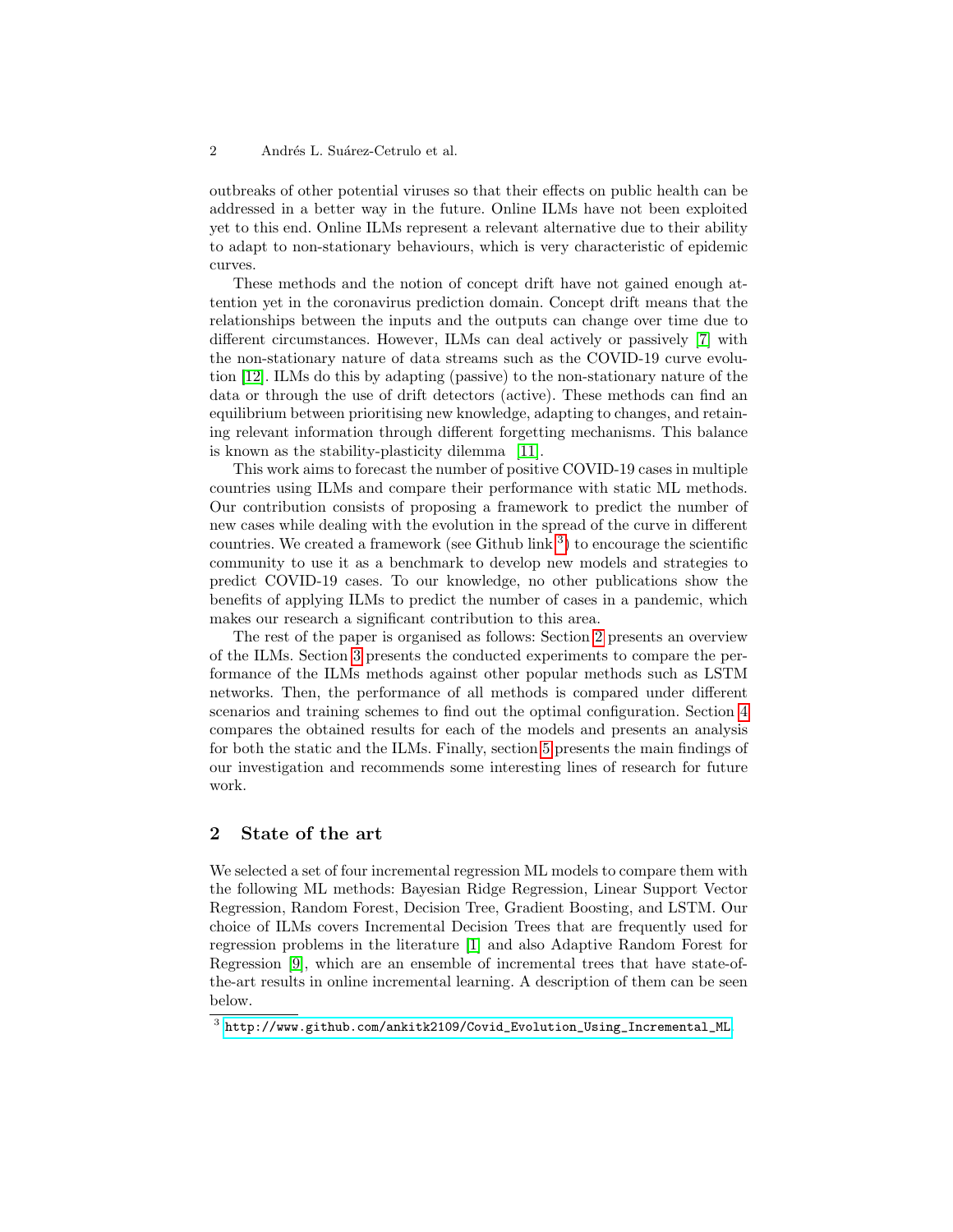Modelling COVID-19 Virus Evolution With Incremental Machine Learning 3

- A Hoeffding tree (HT) is an ILMs that assumes that the data distribution is constant over time. This relies mathematically on Hoeffding bounds, which supports that a small sample may suffice to choose an optimal splitting attribute. Hoeffding Trees for regression calculate the decrease of the variance of the target to decide the splits. Its leaf nodes fit linear perceptron models by default [\[6\]](#page-10-4).
- The Hoeffding Adaptive Tree (HAT) is an adaptive version of the Hoeffding Tree. It replaces old branches with new ones if the error of the old ones increases over time and new branches perform better. To monitor the evolution of the errors, it uses the Adaptive Windowing (ADWIN) algorithm [\[2\]](#page-10-5). HAT also proposes a bootstrap sampling as an improvement over Hoeffding Trees.
- Adaptive Random Forest (ARF) [\[9\]](#page-10-3) is an Adaptive version of the Random Forest ensemble for Data Streams. It manages a pool of trees that are replaced with new ones when a concept drift is detected. As an improvement of RF, each adaptive tree is trained with different samples and feature sets as part of the bagging and the feature bagging process.
- The Passive-Aggressive algorithm (PA) is an online learning algorithm that updates the model depending on the obtained error [\[4\]](#page-10-6).

# <span id="page-2-0"></span>3 Experiments and results

In this section, we conduct some experiments in which we compare the performance of ILMs with that of static ML methods; among them, we emphasise the popular deep learning method called LSTM. Our goal is to see if ILMs can quickly adapt to the COVID-19 spread for predicting the number of cases in each country.

#### 3.1 Dataset description

For this work, we used the dataset "COVID-19 Coronavirus data - daily (up to December 1[4](#page-2-1)th 2020)" available in the European Open Data Portal<sup>4</sup> and provided by the European Centre for Disease Prevention and Control. The original dataset contains twelve columns with daily information about the disease in 213 countries during 2020; it is structured as follows. One column represents the number of positive cases, another column the number of deaths. Four columns are related to the current date, four other columns are related to country-specific information, one column refers to the continent. And lastly, there is one column that represents the cumulative number of the COVID-19 cases for 14 days per 100,000 inhabitants.

Regarding the preprocessing steps performed before creating the final dataset for the experiments, the columns related to dates and countries were used to split

<span id="page-2-1"></span><sup>4</sup> https://data.europa.eu/euodp/en/data/dataset/covid-19-coronavirus-data-dailyup-to-14-december-2020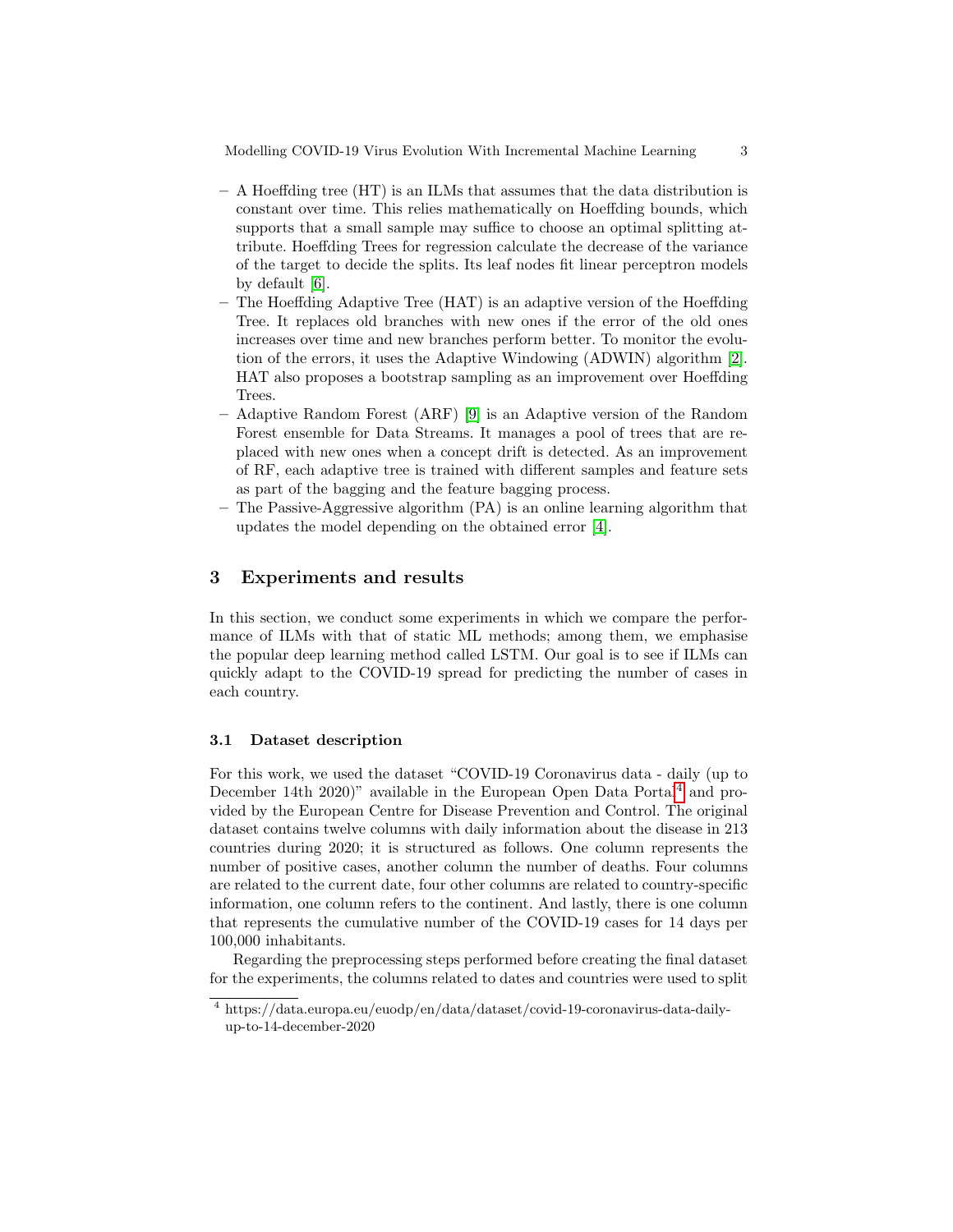the training and testing datasets. The number of new cases is the only column used to generate the feature set (input of the model) and the target (output of the model). The rest of the columns were removed. From the countries with eight or more months of data by November 30th, 2020 (66 in total), to conduct the experiments, we selected the 50 with the highest number of accumulated cases of COVID-19.

Each data example corresponds to a moving time window of fifty consecutive days representing the inputs of the regression model. The target/output of the model is the average of ten consecutive days, where the first of those ten days is 30 days ahead of the last day of the input. The main reason for using the average of ten days is to soften some spikes due to potential delays when reporting the test results. We also wanted to predict 30 days ahead because it allows governments to plan the next few weeks to lift or apply new restrictions on the population. The number of rows for each trained model varies according to the experiment as explained in more detail in section [3.3.](#page-6-0) The feature set (inputs of the model) was created according to the scheme shown in Figure [1.](#page-3-0)



<span id="page-3-0"></span>Fig. 1. Fifty points are taken as the models' input to predict a single point, which is the average of ten consecutive days after 30 days.

#### 3.2 Experimentation Methodology

Our primary concern in these experiments is to put ourselves in the shoes of a country facing a pandemic that only has certain information available at a particular date, and that needs to generate models to predict the future COVID-19 cases so that it can provide the government with useful information for taking the optimal actions. Those actions could be closing schools, limiting public transport, applying lock-downs, among others.

The experiments were conducted to answer the following two questions. First, between incremental and static methods, which have higher performance for predicting the number of new COVID-19 cases? And, second, what is the best option between these two for training a model to predict the future number of cases of COVID-19 for a given country? a) Training the model only with the samples of that same country which the model was going to predict. Or b) Training the model with the complete dataset of fifty countries.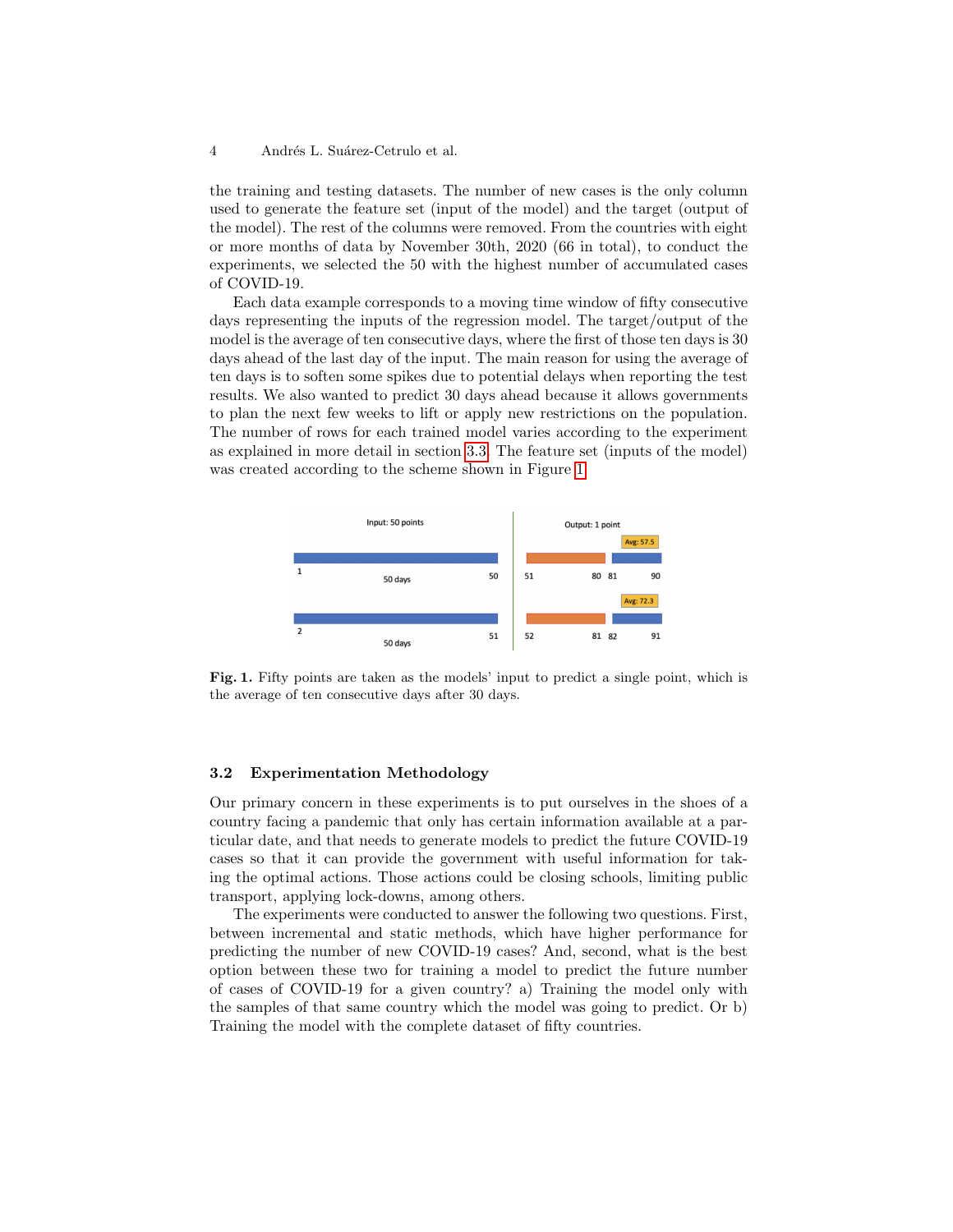To respond to these questions, initially, we performed two experiments. In experiment I, we trained the static and incremental methods with only one country, and we predicted the future COVID-19 cases for that same country. In the second experiment, we predicted over one country, but this time, we trained the supervised models with the 50 countries with most cases. Then, we compared the performance of training the models using a single country with the results obtained using multiple countries (MC). To make ILMs comparable, we trained and tested all the algorithms using the same training and testing sets. However, ILMs for data streams are designed to be trained continuously, and static train and test splits are not generally applied to ILMs in the literature.

This continuous training setting is not usually applied in static ML models due to the computational burden of training an algorithm for each new training batch. Static models need re-training strategies to keep the models up to date when dealing with non-stationary or continuous learning scenarios. In any case, the use or optimisation of re-training strategies is outside the scope of this paper. Still, to make a fair comparison, we used the training sets (input models) shown in Figure [2](#page-4-0) as a pre-trainining set and used the test splits (output models) shown in the same figure as a test-then-train set.

To calculate the average performance of the different algorithms during the pandemic, these methods were evaluated at eight points in time, which we called milestones. Each milestone represents a date on which we predicted future cases considering only previous information to that point. Figure [2](#page-4-0) illustrates the evaluation of the applied ML methods. Each milestone's test set covers a month interval after its respective training set. Using the subset of dates given by each monthly milestone, we created samples that contain train and test data for the subsequent experiments.



<span id="page-4-0"></span>Fig. 2. For evaluating the models we defined eight milestones (represented with orange circles). The performance of the methods was calculated as the average of all the evaluations.

Since the number of models was four hundred, eight milestones per fifty models, all algorithms are implemented using their default vanilla configuration. A validation set for back-propagation was created using the last ten days of the training set at each respective milestone for the LSTM only. In this paper, we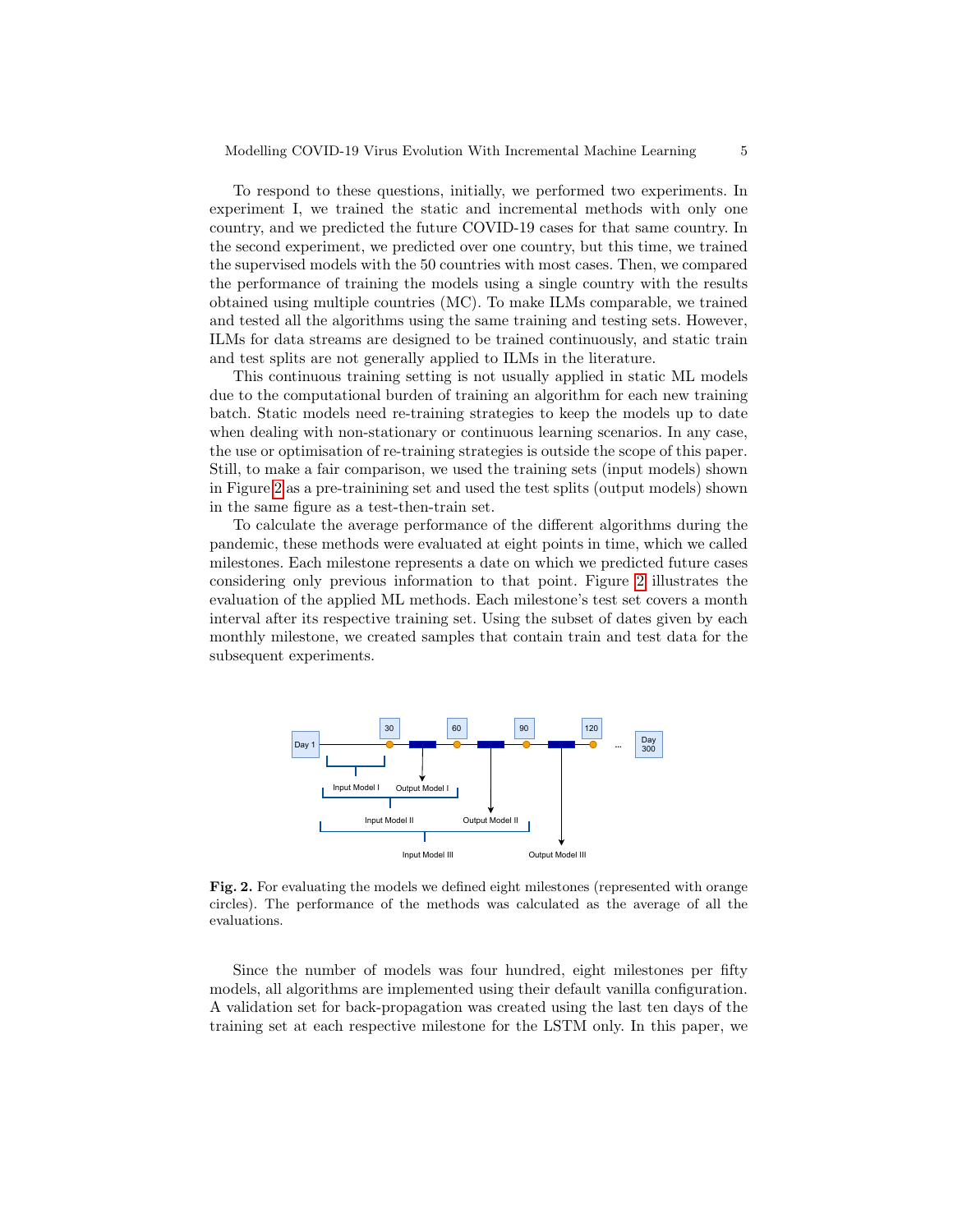use the version of Passive-Aggressive Regressor provided in Scikit-Learn [\[10\]](#page-10-7). For the rest of the approaches, we have used the implementation provided in Scikit-Multiflow.

The LSTM was trained for 500 epochs in both experiments. However, the batch size and patience were different in the SC and MC approaches. The batch size refers to the number of training examples used in one iteration when training the LSTM sequentially. Patience represents the number of epochs to wait before early stop training the algorithm if the model does not lower its error.

In experiment I, we defined a batch size of 10 examples (one example per day) and a patience of 20 examples for the LSTM. In experiment II, we defined a batch size of 500 examples (10 days multiplied by 50 countries) and a patience of 1000 examples (20 days multiplied by 50 countries). This methodology of dividing the dataset into milestones and calculating the error as the average of the milestones was used throughout all the experiments. The performance of the models was measured using the Mean Absolute Percentage Error (MAPE) according to the state-of-the-art metrics for regression [\[3\]](#page-10-8). The results are calculated by comparing the model's predictions to the target feature in the test set (or test-then-train set in ILM).

MAPE describes how far the predictions of a model are from their corresponding outputs on average. MAPE allows comparing forecasts of different series in different scales as it is expressed in percentage-like terms. Results from MAPE can also differ from MAE as MAPE's values are undefined for data examples where the target or prediction value is zero. Thus, MAPE would be higher for an algorithm compared to other metrics if the target values are close to zero. This paper considers MAPE as the evaluation metric mainly because it is a unit free metric and reports percentage-like terms.

Section [3.3](#page-6-0) shows and discusses the results of three experiments performed in this work. Experiment I is focused on models trained for a single-country (SC). Each algorithm is trained and tested at eight different points in time, as explained in Figure [2.](#page-4-0) Experiment II applies the same process and periods as Experiment I, but each algorithm is trained with all the dataset covering all countries. Rows in these datasets are sorted first by date and then by country to respect the chronicle order of the time series for the different training, test splits and batches already mentioned.

To compare the SC results with the multi-country (MC) results from Experiment 2, the errors from the 50 models trained for an SC are averaged. Another difference between Experiment I and Experiment II relies on the batch size for the incremental and sequential learners. Batches are time-wise for a set of days. Thus, a batch of data during training or testing is 50 times bigger in Experiment II because we are training the models with data from 50 countries rather than with a single one. Finally, we compare the results from the SC with the MC approach.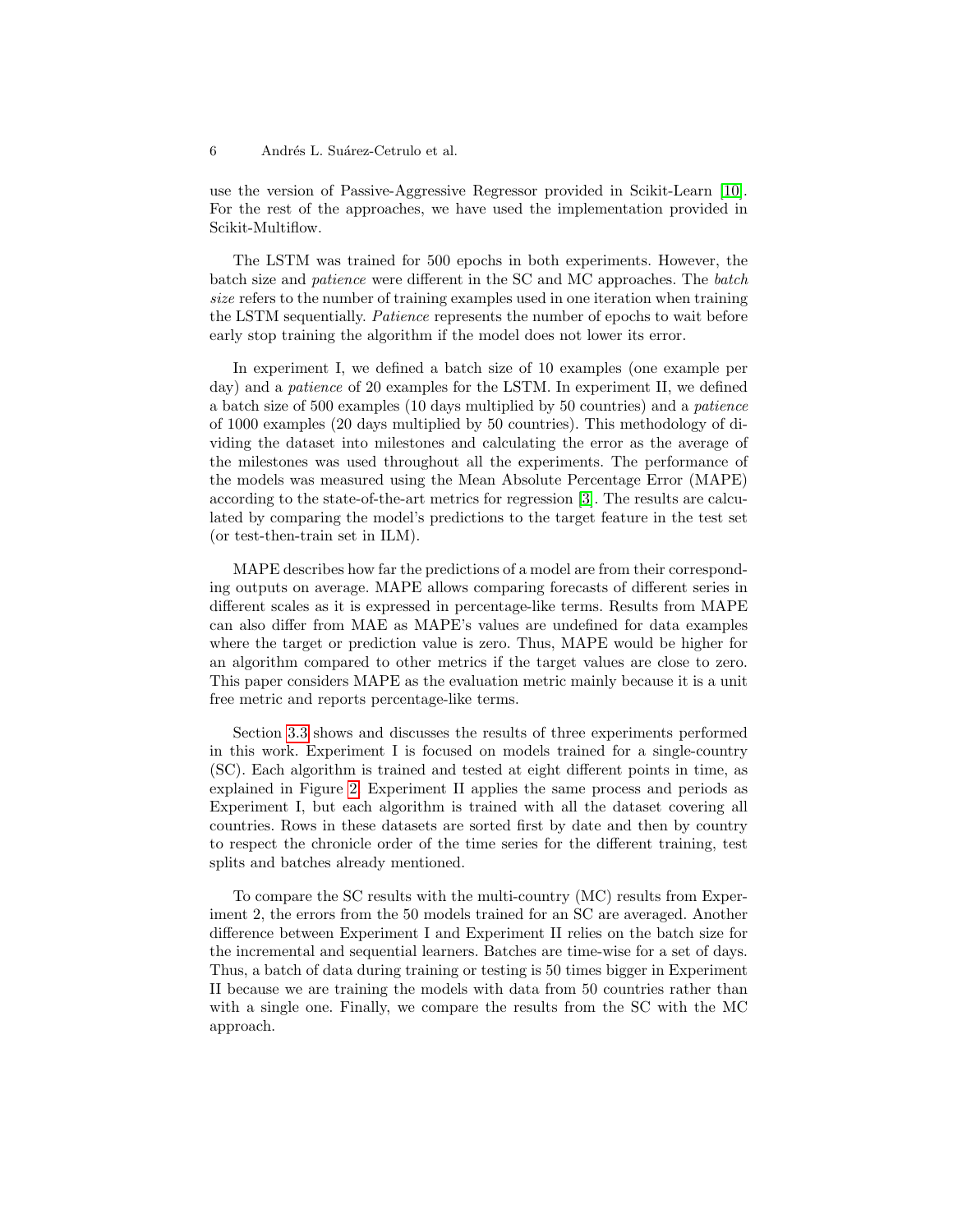#### <span id="page-6-0"></span>3.3 Experimentation

In this section, we show the results in different plots for the two different experiments. We also add a subsection in which we compare the performance of the single country approach with the MC approach.

Experiment I: Single-Country training This experiment trains the supervised ML models with an SC and predicts the cases for the same SC with which the model is trained. Results are obtained averaging eight points called milestones for which predictions are made. Albeit the top performers can change in different countries, it is clear that the static methods show an overall performance higher than the ILMs

Although Gradient Boosting and the Decision Tree are the algorithms with the lowest MAPE, we also consider that LSTM is one the best performers for SC experiments in the context of the COVID-19 crisis since it obtains the lowest average MAPE across all milestones.



<span id="page-6-1"></span>Fig. 3. Boxplot for MAPE per algorithm for the single-country approach (SC). Results aggregate 50 experiments for different single countries.

Experiment II: Multiple-Countries training This second experiment predicts over the same 50 countries at the same eight points as Experiment I, but this time we train the model with 50 countries rather than training it with a single country as in Experiment I. In the MC experiment, Support Vector and the tree-based ILMs (HT, HAT and ARF) obtain the lowest MAPE across the eight-time points. Figure [4](#page-7-0) shows how HT and HAT have a lower median MAPE than Support Vector Regression. According to Figure [4,](#page-7-0) HT and HAT seem the most reliable predictor for the MC experiment, as they offer the lowest medians, and most of their experiments fall into a normal distribution. Using the median MAPE rather than its mean as a comparative metric is helpful since the value of the mean can be distorted by the outliers.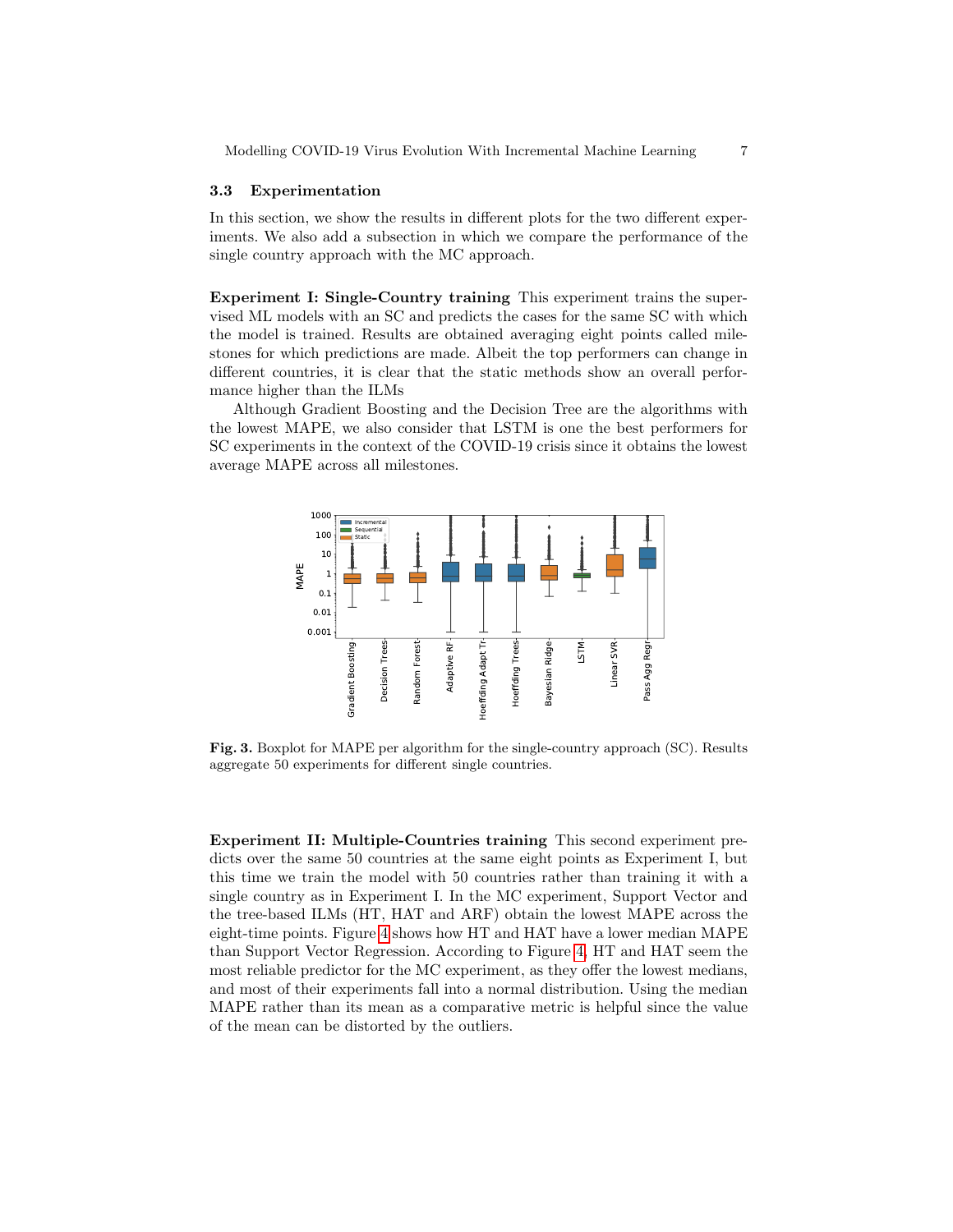

<span id="page-7-0"></span>Fig. 4. MAPE per algorithm for the multi-country experiment (MC) covering the 50 countries from Figure [3.](#page-6-1)

Regarding the time for training the methods, Support Vector Regression proves to be the most cost-effective solution across the eight milestones. Support Vector Regression obtains one of the three lowest MAPE and is the fourth fastest method of all the algorithms benchmarked in experiment II. Figures [4](#page-7-0) and [3](#page-6-1) are both ordered by the median of the MAPE values in eight-time points. While LSTM, Decision trees, Gradient Boosting and Random Forest offer overall better results in SC, the ILMs have better performance in terms of MAPE in the MC approach. We believe that the dominance of the ILMs in the results of the MC approach is because these can handle complex scenarios better, due to their sequential training nature. We give more details on these thoughts in subsection [3.3.](#page-7-1)

The evolution of the MAPE obtained by each model per time-point can be seen in Figure [5.](#page-8-1) It can be seen how the ILMs HT and HAT are the best performers in the last milestone, followed by LSTM, which shows a smooth evolution across the milestones. The next best performer in the last milestone is Linear SVR, which shows the lowest MAPE mean due to its good performance for less training data in the initial milestones.

## <span id="page-7-1"></span>Comparison between the single country training and Multiple-countries training In the second experiment, all countries were concatenated under a single dataset. The MC approach was proposed to provide both static and ILMs with an augmented dataset that includes other countries' information and test

their predictive ability with a more complex but broader set. The reader must note that this experiment was conducted to test the capacity of the models to handle a set of multiple countries where the curve of cases may not be aligned in all cases between different countries. We are aware that a batch for the ILMs may feed multiple states of the COVID-19 curve due to the different countries used. However, we consider this could be handled, for instance, by incremental ensembles like ARF.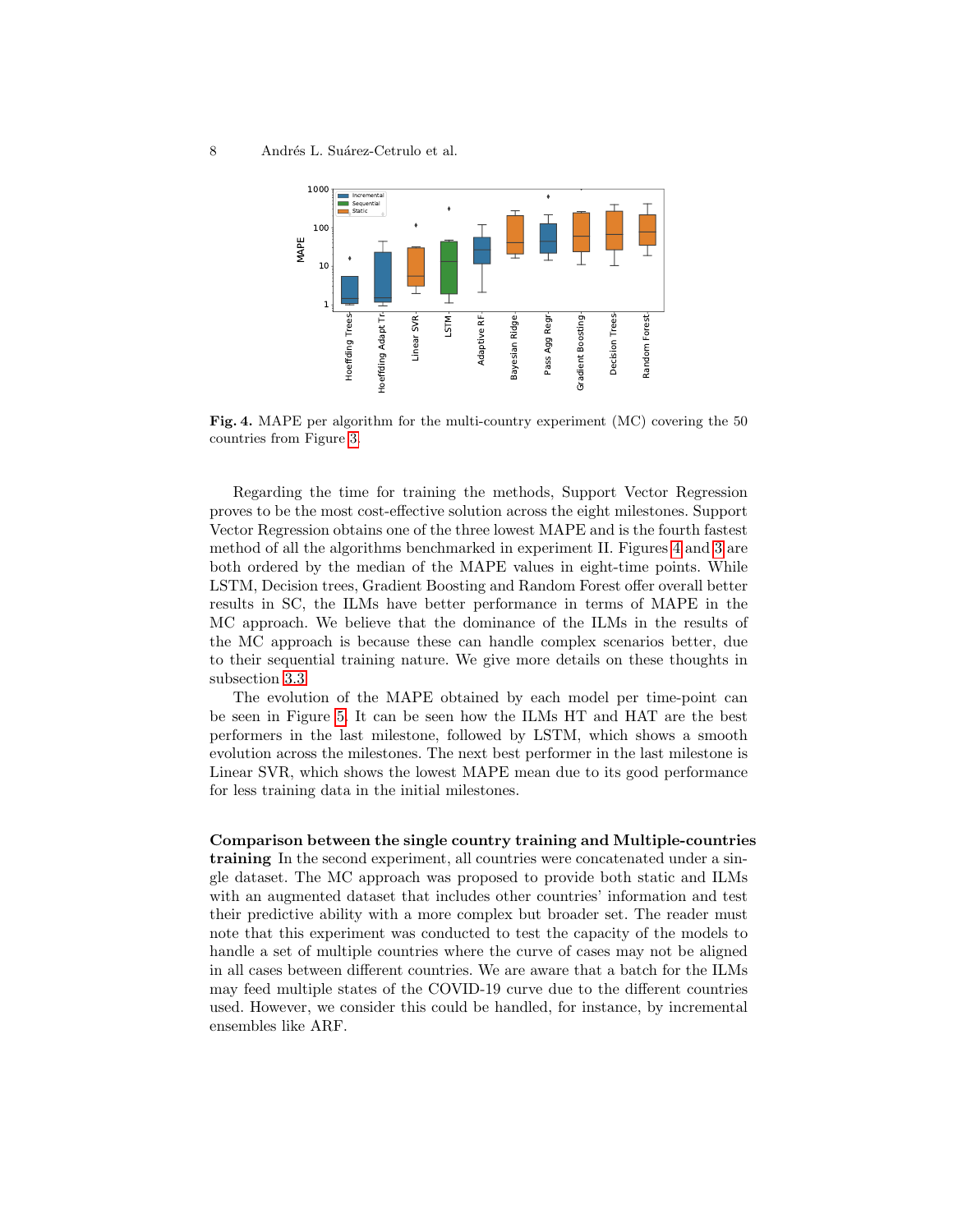

<span id="page-8-1"></span>Fig. 5. Evolution of MAPE per algorithm per milestone for the multi-country approach. The right-hand-side legend is sorted by the mean MAPE.

In general, the SC approach exhibits lower MAPE values than the MC approach. Thus, SC can be seen as the best of the two approaches. The LSTM (SC) is the best performer overall across the 50 countries used in the experiments in the eight-time points. We believe that the MC experiment needs a model able to map non-linearity sequentially or incrementally. We believe this could be handled by an incremental ensemble like Adaptive Random Forest (ARF). However, ARF was designed for purely incremental scenarios, and the purpose of its drifts detectors is to replace base regressors when the data distribution requires. Thus, the hold-out, static evaluation scheme used in this paper constrains this designed behaviour.

## <span id="page-8-0"></span>4 Discussion

Experiments I and II compare traditional machine learning regression algorithms to ILMs for 50 countries, eight-time points and a common hold-out evaluation scheme. Their results show how traditional static ML techniques perform better than ILMs in the SC experiment. Models like HT and ARF are designed for data streaming scenarios and to handle large amounts of data. We see how they beat static methods when trained for a broader set in the MC approach. These tend to adapt better over time and offer the best performance in the last milestones. Furthermore, ILMs are oriented to online scenarios and continuous adaptation.

While one may think that the MC approach should give enough information to most models to improve their performance, the results show the opposite. This is probably because many of these countries have very different behaviours in the evolution of COVID-19 cases and can mislead rather than help when the model predict a particular country. That is to say, at the same time point, different countries may be in states of an outbreak different from each other, such as at the start or the end of a different COVID-19 wave. The presence of different states of the disease across countries adds extra complexity to the MC approach compared to the SC approach. COVID-19 is an example of a concept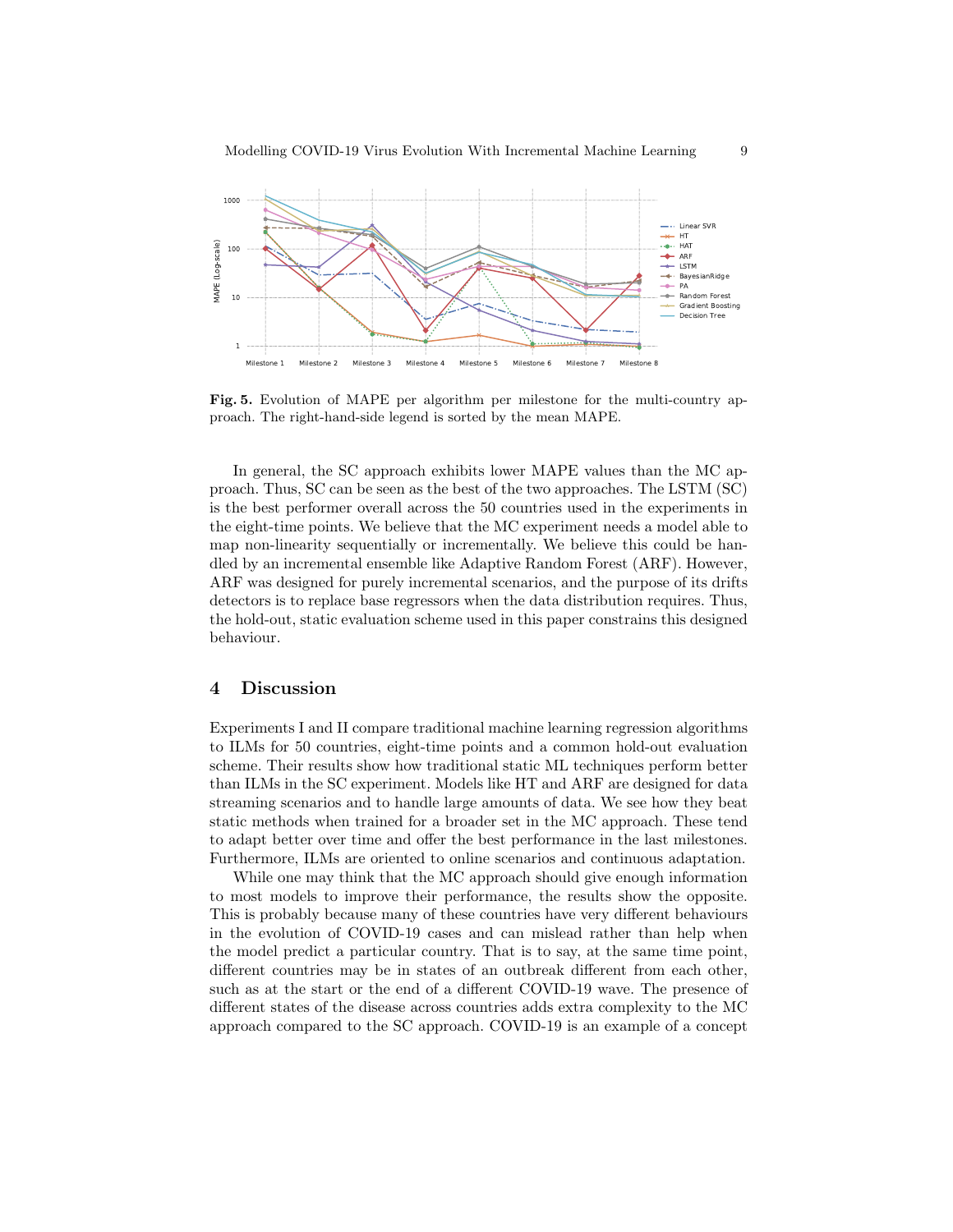#### 10 Andrés L. Suárez-Cetrulo et al.

drifting environment. This experiment evaluates the ability of the ILMs to deal with different drift concepts at a time, as different countries could be on different moments of waves (or even in different waves).

In the MC experiment, Support Vector regression presents lower MAPE for the first milestones. However, incremental approaches improve their performance as the training data increases. In any case, there is no statistical significance between SVR and LSTM in the MC experiment. The LSTM is overall the best method across experiments. Besides its computational cost (20 times the runnning time of ILM), it offers a smooth adaptation as the data set increases (see Figure [5\)](#page-8-1).

Our results show how ILMs can obtain the lowest error for the MC experiment. ARF, the ensemble of HT, is the incremental algorithm with the lowest MAPE when using a prequential evaluation. We believe that different trees of the adaptive ensemble may be learning about different sets of countries (due to the bagging mechanism) that may perform more or less similar and adapt continuously to any concept changes. As for adaptive single learners or static ensembles, other algorithms can adapt to different concepts by learning incrementally or having a set of base learners for different stationarities using a prequential scheme.

#### <span id="page-9-0"></span>5 Conclusion

In this paper, we backtested the daily information about COVID-19 cases during 2020 for 50 different countries to recreate a situation in which the countries had to face the threat of the number of cases increasing and protect the economy of the country at the same time. In 2020, the information about the spread of the virus and the new outbreaks was very limited. Our research is valuable because of the insights of the experiments in which we compare ML static methods versus the performance of online ILMs for predicting the number of new cases.

Our results show that the proposed approach of using ILMs can outperform the traditional literature static methods when training for multiple countries. ILMs adapt over time and obtain lower errors in the last periods. These algorithms also show their ability to adapt to the non-stationarities exhibited in these time series. ARF obtains a MAPE error four times lower when using a prequential evaluation instead of a hold-out scheme. Across experiments I and II, the SC experiment obtains the best results. In the SC experiment, the LSTM is the algorithm with the lowest MAPE. We should highlight that since the LSTM is designed to handle data of a sequential nature and previous results from the literature, its performance is not a surprise. The LSTM is one of the algorithms that adapt better over time across the milestones in the MC experiment. In any case, even following a hold-out scheme, the ILMs HT and HAT obtain the lowest median MAPE.

Lastly, we proved that models trained with an SC tend to obtain lower errors (better results) and that the error tends to diminish as the models are trained with more information. This is probably because some countries are very different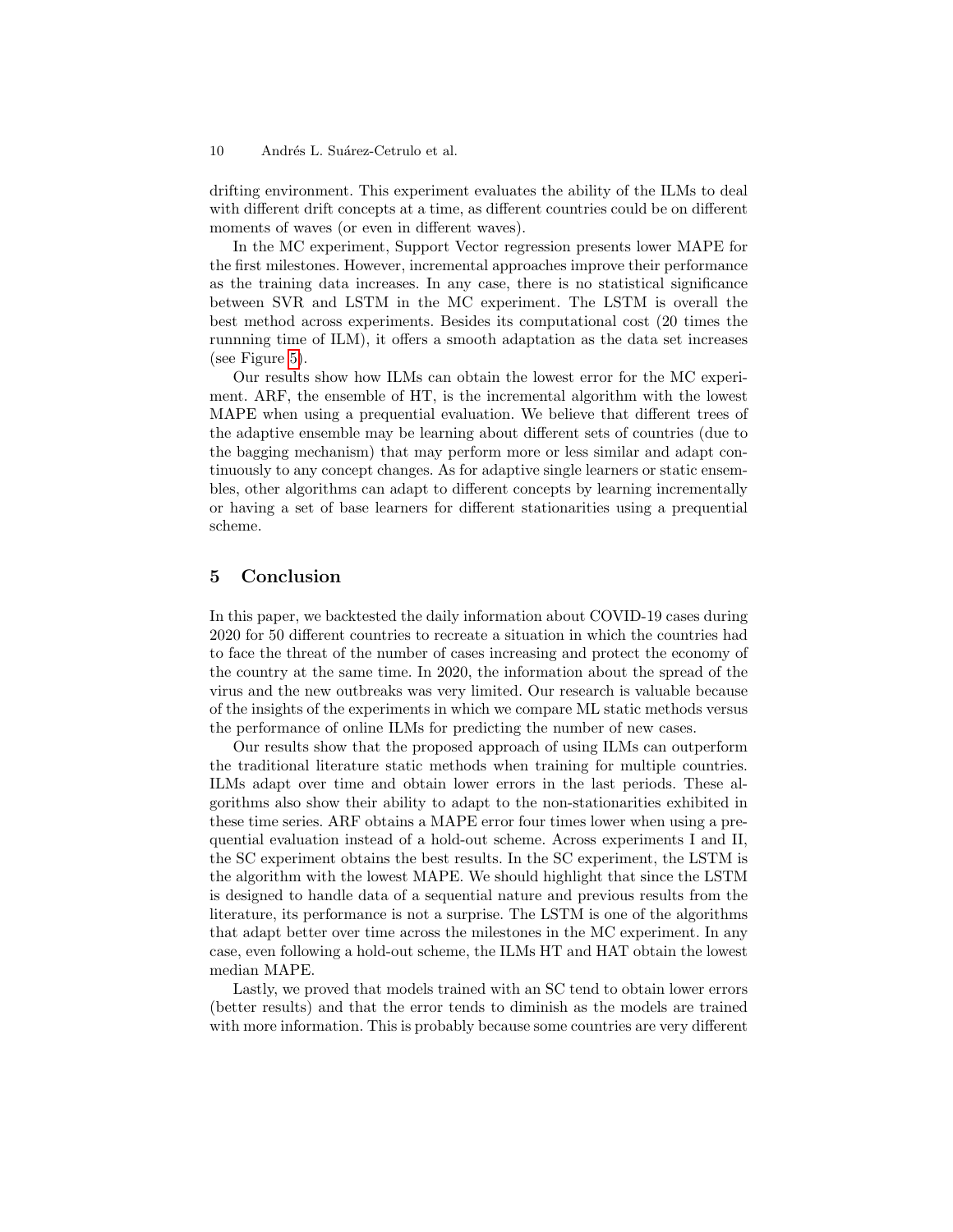from each other and can misguide the classifier. For the approach of predicting single countries, ILMs tend to obtain higher errors (worse results) than those in other ML techniques when compared using the static scheme of train and test hold-out splits. In any case, the proposed hold-out static scheme has proved to be a constraint by design for ILMs.

For future work, we would like to explore a new approach. Rather than training a classifier with all the 50 countries, we could train the classifier only with those that behave similarly to the one being predicted. In other words, we will calculate first the distance between the two countries using a time series similarity measure such as euclidean distance, Dynamic Time Warping, or Symbolic Aggregate approXimation (SAX). And then we will use a threshold to select the countries with the lower distance to the predicted country. We would also like to compare our model to other approaches like the SEIR (susceptibleexposed-infected-recovered) or the SIR model that have been widely used for this purpose.

## References

- <span id="page-10-2"></span>1. Bahri, M., Bifet, A., Gama, J., Gomes, H.M., Maniu, S.: Data stream analysis: Foundations, major tasks and tools. WIREs Data Mining and Knowledge Discovery 11(3), e1405 (2021).<https://doi.org/10.1002/widm.1405>
- <span id="page-10-5"></span>2. Bifet, A., Gavaldà, R.: Adaptive learning from evolving data streams. In: International Symposium on Intelligent Data Analysis. pp. 249–260. Springer (2009)
- <span id="page-10-8"></span>3. Botchkarev, A.: Performance metrics (error measures) in machine learning regression, forecasting and prognostics: Properties and typology. arXiv preprint arXiv:1809.03006 (2018)
- <span id="page-10-6"></span>4. Crammer, K., Dekel, O., Keshet, J., Shalev-Shwartz, S., Singer, Y.: Online passiveaggressive algorithms. Journal of Machine Learning Research 7(19), 551–585 (2006), <http://jmlr.org/papers/v7/crammer06a.html>
- 5. Ditzler, G., Roveri, M., Alippi, C., Polikar, R.: Learning in Nonstationary Environments: A Survey (nov 2015).<https://doi.org/10.1109/MCI.2015.2471196>
- <span id="page-10-4"></span>6. Domingos, P., Hulten, G.: Mining high-speed data streams. In: Proceedings of the sixth ACM SIGKDD international conference on Knowledge discovery and data mining. pp. 71–80 (2000)
- <span id="page-10-0"></span>7. Elwell, R., Polikar, R.: Incremental learning of concept drift in nonstationary environments. IEEE transactions on neural networks 22(10), 1517–31 (10 2011)
- 8. Gama, J.A., Zliobaitė, I., Bifet, A., Pechenizkiy, M., Bouchachia, A.: A Survey on Concept Drift Adaptation. ACM Comput. Surv 1(35), 1–37 (mar 2013). <https://doi.org/10.1145/0000000.0000000>
- <span id="page-10-3"></span>9. Gomes, H., Bifet, A., Boiko, L., Barddal, J., Enembreck, F., Pfharinger, B., Holmes, G., Abdessalem, T.: Adaptive random forests for evolving data stream regression. Machine Learning 106(9-10) (2017).<https://doi.org/10.1007/s10994-017-5642-8>
- <span id="page-10-7"></span>10. Pedregosa, F., Varoquaux, G., Gramfort, A., Michel, V., Thirion, B., Grisel, O., Blondel, M., Prettenhofer, P., Weiss, R., Dubourg, V., et al.: Scikit-learn: Machine learning in python. the Journal of machine Learning research 12, 2825–2830 (2011)
- <span id="page-10-1"></span>11. Singh, B., Sun, Q., Koh, Y.S., Lee, J., Zhang, E.: Detecting protected health information with an incremental learning ensemble: A case study on new zealand clinical text. In: 2020 IEEE 7th International Conference